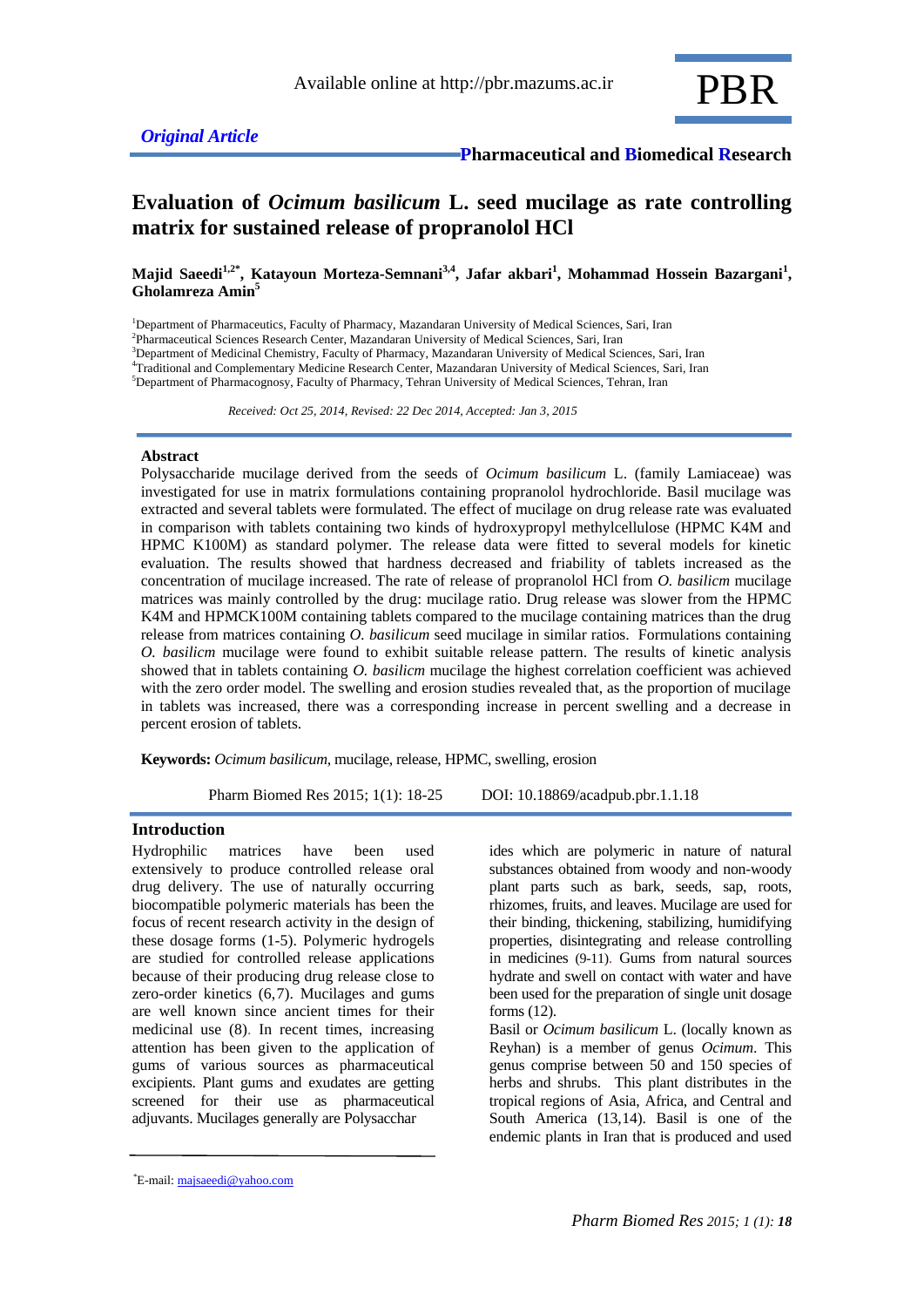as a pharmaceutical plant in high quantity. This plant have several traditional uses in urinary tract inflammation, chest and long complaints, diuretic, reconstituent, flatulence, nerves tonic, colic ulcer, dyspepsia, inflammation, diarrhea, appetizer, expectorant, galactogogue, and influenza (15).

The outer pericarp (or outer epidermis) of basil seeds, when soaked in water, soon swells into a gelatinous mass. The high mucilage content of basil seeds can make it a novel source of edible gum (16). The mucilaginous layer of the swollen seeds has a large capacity for hydration (17). The polysaccharides extracted from basil seed by cold water extraction and alcohol precipitation, have been reported to have two major fractions: (i) an acid-stable core glucomannan (43%) having a ratio of glucose to mannose 10:2, and (ii) a  $(1-4)$ -linked xylan (24.29%) having acidic side chains at C-2 and C-3 of the xylosyl residues in acid-soluble portion. Also a minor fraction of glucan (2.31%) as a degraded cellulose material with  $DP = 80$ has been reported (16).

The aim of present study is to investigate the suitability of the basil seed mucilage as a matrixforming agent, and propranolol hydrochloride is chosen as a model drug. As hydroxypropyl methylcellulose (HPMC) is one of the widely used hydrophilic polymers in matrix formulations (18). The present study also compare the release, swelling and erosion data obtained for matrices containing basil seed mucilage to those of matrices containing HPMC.

# **Materials and methods**

# *Materials*

Propranolol HCl (Rouz-daru Co., Tehran, Iran) was received as gratis sample. HPMC K4M and HPMC K100M (Colorcon, UK), NaOH, KCl, HCl, magnesium stearate, Soybean Casein Digest Agar (SCDA) medium (Merck, Germany) and potassium di-hydrogen phosphate (Fluka, Switzerland) were used as supplied.

# *Extraction of mucilage*

*Ocimum basilicum* seeds were purchased from a local market in Sari, Iran. The basil seeds were carefully cleaned removing dusts, stones and chaffs. The cleaned seeds were then packed in plastic bags, sealed and preserved in a dry and cool place until the gum extraction step.

Mucilage extraction and purification were carried out according to the method described

by Anroop et al. with some modifications (8). The cleaned seeds were defatted with petroleum ether (60-80) in a Soxhlet (Iran). The defatted material (25 g) was soaked in distilled water (500 mL) at room temperature and stirred with a double bladed mixer (Ika-werk, Germany) 500 rpm for 24 h. The resulting mass strained through muslin cloth. To the filtrate, acetone was added until precipitation was complete. The precipitated mucilage was filtered through muslin cloth and the mucilaginous residue was spread on glass plates and dried at 40 °C. The extracted polysaccharide (4 g) was dispersed in 200 mL water with stirring for 12 h and ethanol was added in different proportion. First the concentration of ethanol was made up to 20% in the solution. Some impurities that precipitated were removed by centrifugation (Hettich universal D-7200, Germany). The ethanol concentration was further increased to 60% to precipitate the remaining polysaccharides. The precipitated gum was filtered, treated with acetone to remove the traces of water and dried in an oven 40°C. The characteristics of mucilage were evaluated based on Saeedi et al. study  $(19)$ .

# *Preparation of matrix tablets*

A series of formulations containing a fixed amount of propranolol HCl (80 mg), and several amounts of *Ocimum basilicum* seeds mucilage powder (ratio of drug to mucilage were 1:0.5, 1:0.75, 1:1, 1:1.5, 1:2) or HPMC K4M and HPMC K100M (ratio of drug to polymer were 1:0.5, 1:1, 1:2) were sufficiently blended for 10 min. Magnesium stearate (1% w/w) was then added, followed by further mixing. The resultant powder mixture was compressed into tablets using a single punch machine (Korsch, Germany), with 10 mm diameter flat punch. All matrices were stored in desiccators for at least 3 days to allow for tablet relaxation before use. The compositions of all formulations are listed in Table 1. The amount of propranolol HCl was 80 mg in all formulations.

# *Evaluation of tablets*

Tablet properties (crushing strength, mass variation, and friability) were determined by the standard procedure. The tensile strength (*T*) of tablets, which is a measure of the stress necessary to cause diametric fracture of the compact, was determined from the mean data obtained from the hardness test carried out on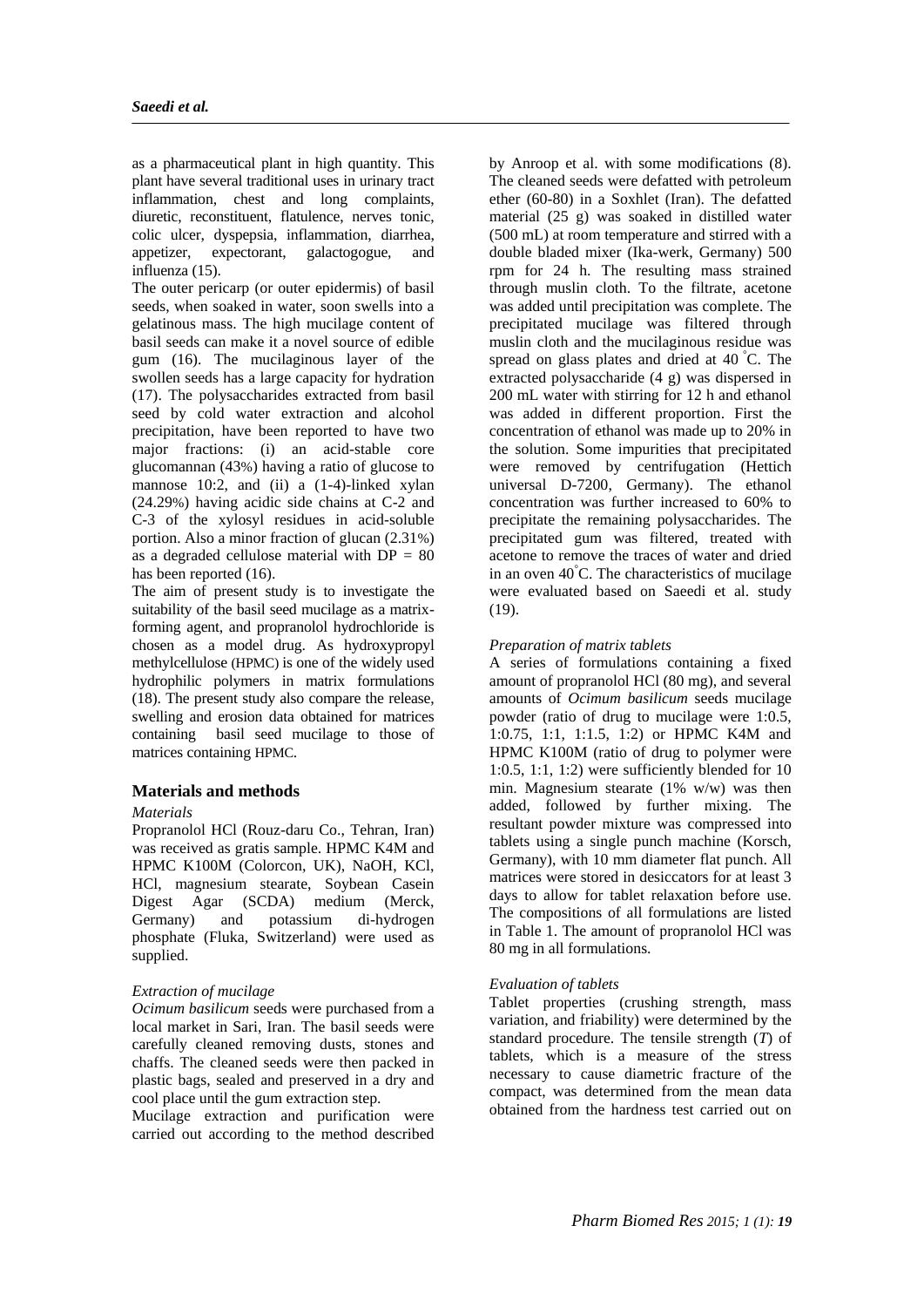tablets  $(n = 10)$  using an Erweka hardness tester (TBH 30MD, Germany) (19).

calculate drug release from each of the formulations (21).

| <b>Formulation</b> |                                      | Total mass (mg)                             |                          |                           |                     |       |
|--------------------|--------------------------------------|---------------------------------------------|--------------------------|---------------------------|---------------------|-------|
| Code               | Propranolol<br>hydrochloride<br>(mg) | <b>Ocimum</b><br>basilicum<br>mucilage (mg) | <b>HPMC K4M</b><br>(mg)  | <b>HPMC K100M</b><br>(mg) | Mg stearate<br>(mg) |       |
| F1                 | 80                                   | 40                                          | ٠                        | ٠                         | 1.2                 | 121.2 |
| F2                 | 80                                   | 60                                          |                          |                           | 1.4                 | 121.4 |
| F <sub>3</sub>     | 80                                   | 80                                          |                          |                           | 1.6                 | 161.6 |
| F <sub>4</sub>     | 80                                   | 120                                         |                          |                           | $\overline{2}$      | 182   |
| F <sub>5</sub>     | 80                                   | 160                                         | $\overline{\phantom{a}}$ | ٠                         | 2.4                 | 242.4 |
| F <sub>6</sub>     | 80                                   | $\overline{\phantom{a}}$                    | 40                       |                           | 1.2                 | 121.2 |
| F7                 | 80                                   | ٠                                           | 80                       | ٠                         | 1.6                 | 161.6 |
| F8                 | 80                                   | ۰                                           | 160                      |                           | 2.4                 | 242.4 |
| F <sub>9</sub>     | 80                                   | ٠                                           | $\overline{\phantom{a}}$ | 40                        | 1.2                 | 121.2 |
| F10                | 80                                   | ٠                                           | ٠                        | 80                        | 1.6                 | 161.6 |
| F11                | 80                                   | ٠                                           |                          | 160                       | 2.4                 | 242.4 |

**Table 1** Formulation composition of investigated propranolol hydrochloride matrix tablets

Content uniformity of the drug in tablets was confirmed based on the British Pharmacopoeia method (20).

#### *In vitro drug release*

The USP basket method was used for all *in vitro*  dissolution studies. Distilled water containing hydrochloric acid 0.2 mol  $L^{-1}$  (pH 1.2) and phosphate buffer pH 7.4 without enzymes were used as dissolution media (19). The dissolution profile of propranolol HCl was determined according to the USP basket method at 100 rpm, in 900 mL maintained at  $37.0 \pm 0.5$  °C in a dissolution tester apparatus (Caleva 8ST, Germany). The amount of propranolol hydrochloride was determined in all formulations before dissolution study. The matrices were placed in 900 mL of distilled water containing hydrochloric acid (pH 1.2) for 2 h. The samples were withdrawn at predetermined time intervals (30, 60, 90, and 120 min), filtered and assayed spectrophotometrically at 289 nm using a UV/Visible spectrophotometer (Varian, Australia). After 2 h, the dissolution medium pH was changed from 1.2 to 7.4 using phosphate buffer. The samples were withdrawn at predetermined time intervals (3, 4, 5, 6, 7, and 8 h) and analyzed by the mentioned method. The mean of three determinations was used to

#### *Data treatment*

Various mathematical equations have been proposed for kinetic analysis of drug release from evaluated formulations. The zero order rates Eq. 1 describe the systems, where the drug release is independent of its concentration. The first order rate Eq. 2 describes the release from systems, where the release is concentration dependent. According to Higuchi model Eq. 3, the drug release from insoluble matrix is directly proportional to square root of time and is based on Fickian diffusion (22).

|        | $Q_t = k_0 t$ |  | eq.1 |
|--------|---------------|--|------|
| $\sim$ |               |  |      |

| $Ln Q_t = ln Q_0 - k_I t$ | eq.2 |
|---------------------------|------|
| $Q_t = k_H t^{1/2}$       | eq.3 |

Where  $Q_t$  is the amount of drug released in time *t*, *Q<sup>0</sup>* is the initial amount of drug in tablet and  $k_0$ ,  $k_1$  and  $k_H$  are release rate constant for zero order, first order and Higuchi model, respectively.

In order to define a model, which will represent a better fit for the formulations, dissolution data can be further analyzed by Ritger and Peppas and Korsemayer equation

$$
M_t/M_\infty = K_p t^n \qquad \qquad \text{eq.4}
$$

Where  $M_t$  corresponds to the amount of drug released in time *t*, *M<sup>∞</sup>* is the total amount of drug that must be released at infinite time,  $K_p$  is a constant and "*n*" is the release exponent indicating the type of drug release mechanism.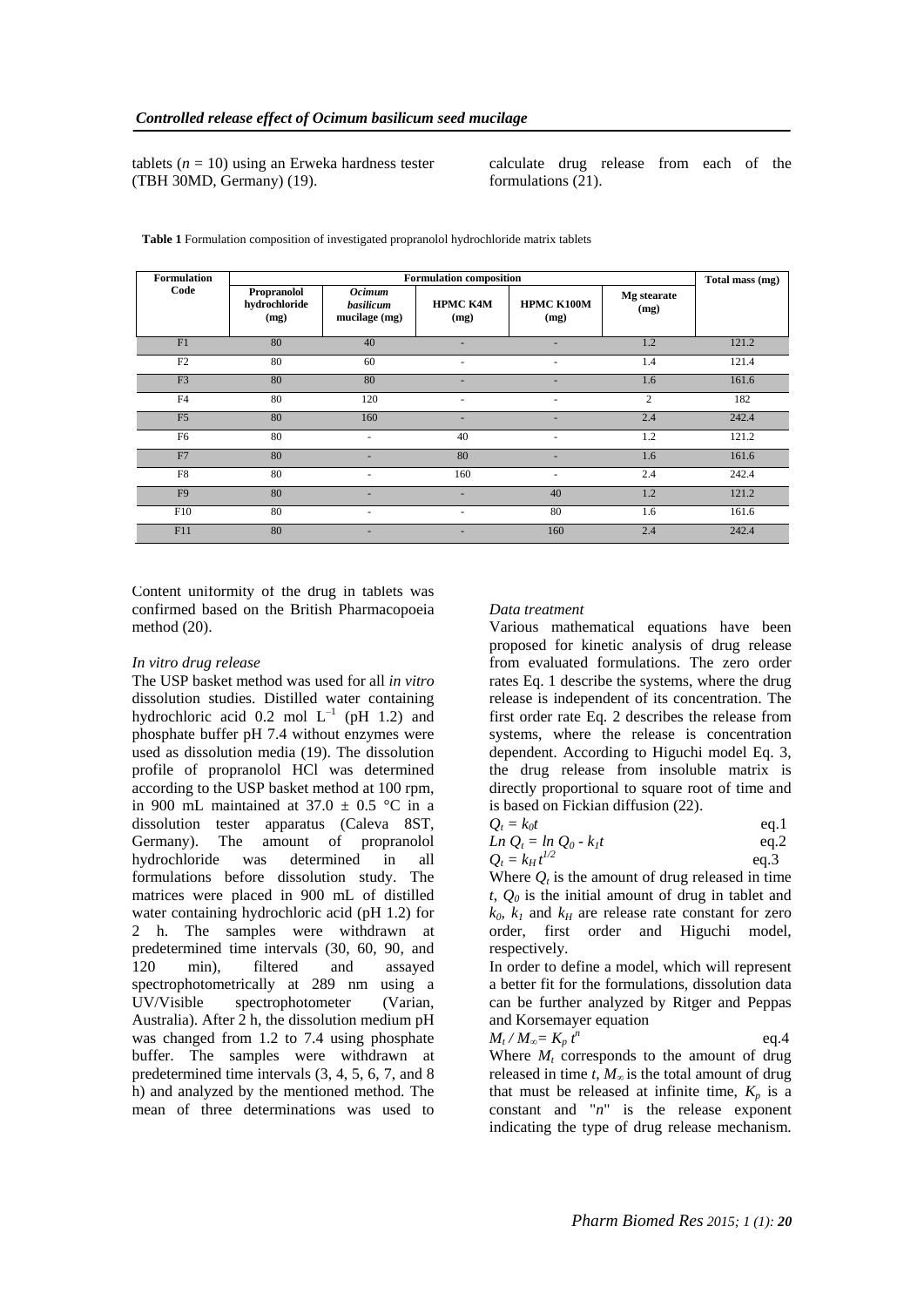In cylindrical shape matrices, a release exponent of 0.45 can serve as an indication for Fickian diffusion. If  $0.45 < n < 0.89$  anomalous transport could be obtained, and if "*n*" approaches to 0.89 the release mechanism can be described as polymer swelling mechanism. Criteria for selecting the most appropriate model were based on best goodness of fit and smallest sum of squared residuals (23).

# *Matrix swelling studies*

Swelling of the matrices can be measured by their ability to absorb water and swell. The study was carried out in a USP/NF dissolution apparatus No. 1 (Caleva 8ST, Germany). Dry polymer matrices were accurately weighed, placed in dissolution baskets, and immersed in 900 mL of phosphate buffer (pH 7.4) maintained at  $37\degree$ C in dissolution vessels. At regular intervals, the pre-weighed basket-matrix system was withdrawn from the dissolution vessel, lightly blotted with a tissue paper to remove excess test liquid and reweighed. The percent water uptake, *i.e.*, degree of swelling due to absorbed test liquid, was estimated at each time point as the mean of three determinations (24).

### *Matrix erosion studies*

A standard USP/NF dissolution apparatus No. 1 (Caleva 8ST, Germany) was used for this purpose. Dry matrices were weighed, placed in dissolution baskets, and subjected to dissolution in 500 mL of 0.05 mol  $L^{-1}$  phosphate buffer (pH 7.4), maintained at  $37 \text{ °C}$ , with the basket rotating at 100 rpm. At regular intervals, basketmatrix assemblies were removed from the dissolution vessels and dried to a constant weight in a hot air oven at 50  $\degree$ C (24). The percentage matrix erosion (*%E*) at time *t*, was estimated as mean of three determinations.

### *Statistical analysis*

ANOVA followed Tukey test was used to determine significant differences between groups and  $P' = 0.05$ " was considered significant (SPSS software Chicago, USA).

### **Results**

*Ocimum basilicum* seeds mucilage was extracted as cited method. The mean yield percentage of extraction was  $10.2\% \pm 0.8$ . The swelling factor of basil seed mucilage was 10.4 ml based on above method. The viscosity of

1% aqueous dispersion of extracted mucilage was 618 cP. The pH of 1% aqueous solution of *Ocimum basilicum* seed mucilage was  $4.6 \pm 0.4$ . The limit for chloride was not more than 0.1% and the heavy metal content was less than 20 parts per million. The microbial limit test showed that there was no *E.Coli* and *Salmonella spp.* in one gram of mucilage.

Table 2 shows the characteristics of investigated tablets. The results of tablet hardness in formulations containing basil seed mucilage showed decrease in hardness by increasing in mucilage concentration. This difference was significant between F1, F4 and F5 ( $p = 0.01$  and  $p = 0.001$  respectively). This decrease in tablet hardness was not significant in formulations containing HPMC K4M and K100M. The comparison of formulations showed higher hardness in formulations containing HPMC K4M versus tablets which prepared by basil seed mucilage. The friability of investigated tablets showed that friability of tablets increased by increasing in mucilage concentration. This difference was significant from F1 to F5 ( $p <$ 0.05). This result was observed in formulations containing HPMC K100M too (F9 and F11).

**Table 2** Characteristics of propranolol hydrochloride tablets prepared with different ratios of *O. basilicum* mucilage, HPMC K4M, and HPMC K100M

| <b>Formulation</b><br>Code | Hardness*<br>(kg.cm <sup>2</sup> )<br>$(n=10)$ | Friability*<br>$(*\mathbf{w} \mathbf{w})$<br>$(n = 10)$ | Assay* $(\%$<br>$(n = 20)$ |
|----------------------------|------------------------------------------------|---------------------------------------------------------|----------------------------|
| F1                         | $8.52 + 0.28$                                  | $0.638 + 0.06$                                          | $101.60 + 3.72$            |
| F2                         | $8.29 + 0.67$                                  | $0.666 + 0.05$                                          | $99.80 + 2.87$             |
| F <sub>3</sub>             | $8.11 + 0.65$                                  | $0.664 + 0.08$                                          | $99.76 + 4.11$             |
| F <sub>4</sub>             | $7.59 + 0.53$                                  | $0.680 + 0.05$                                          | $99.83 + 3.26$             |
| F <sub>5</sub>             | $7.19 + 0.64$                                  | $0.746 + 0.07$                                          | $100.70 + 3.14$            |
| F <sub>6</sub>             | $9.28 + 0.74$                                  | $0.648 + 0.06$                                          | $101.70 + 3.55$            |
| F7                         | $8.93 + 0.69$                                  | $0.678 + 0.09$                                          | $99.93 + 3.56$             |
| F8                         | $8.53 + 0.61$                                  | $0.694 + 0.07$                                          | $99.63 + 4.14$             |
| F <sub>9</sub>             | $8.99 + 0.65$                                  | $0.658 + 0.05$                                          | $99.93 + 3.21$             |
| F10                        | $8.49 + 0.53$                                  | $0.704 + 0.08$                                          | $100.30 + 3.17$            |
| F11                        | $8.33 + 0.71$                                  | $0.742 + 0.08$                                          | $101.36 + 3.74$            |

\* Data are shown as mean ± SD,

The release profiles of tablets are shown in figures 1, 2, and 3. The dissolution data in F1-F5 showed that, release rate decreased by in increasing in mucilage content ( $p < 0.001$ ). This result was observed in tablets containing HPMC K4M and HPMC K100M too. Drug release was slower from the HPMC K4M and HPMCK100M containing tablets compared to the mucilage containing matrices than the drug release from matrices containing *O. basilicum* seed mucilage in similar ratios ( $p < 0.001$ ). The release rates in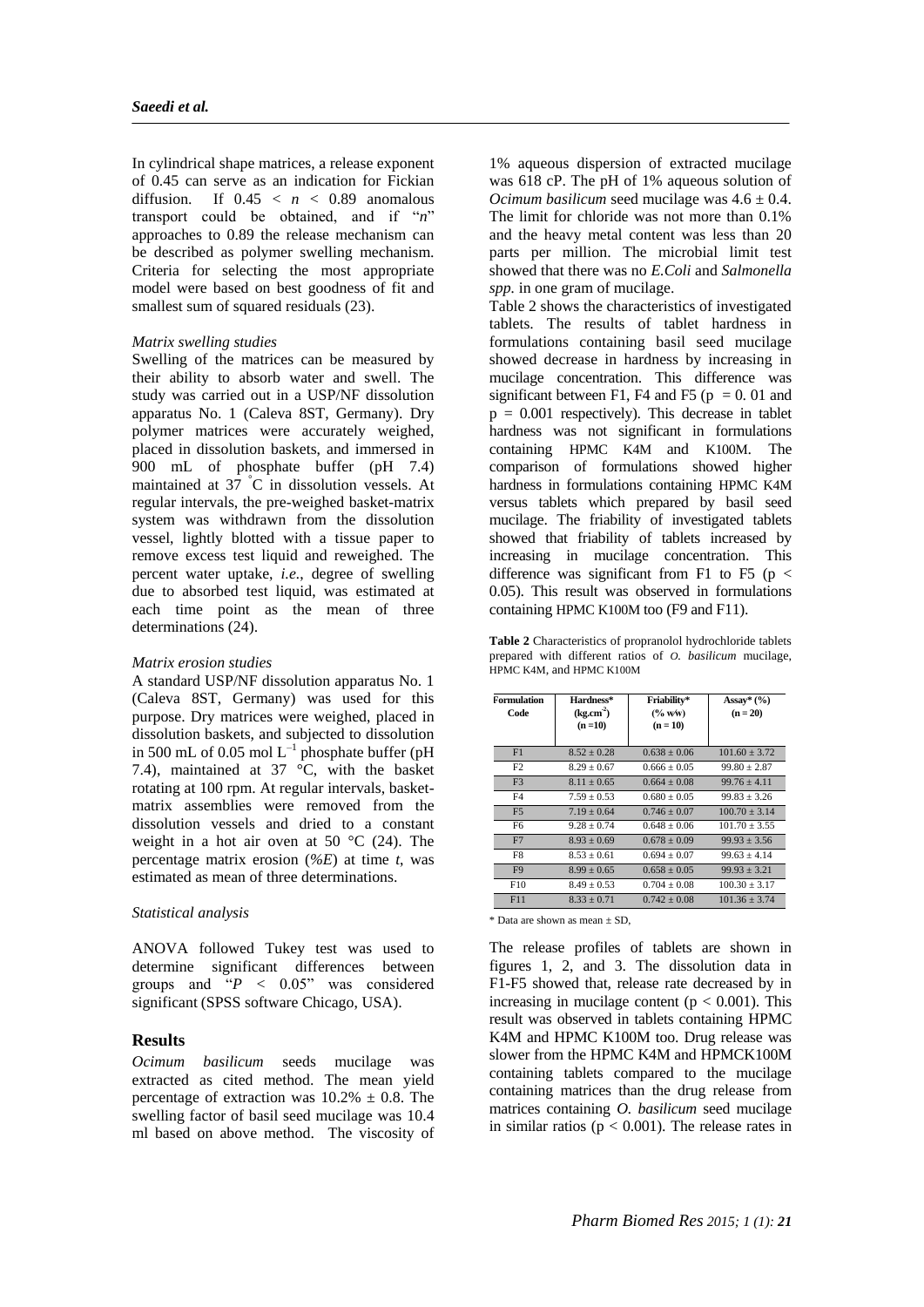formulations containing HPMC K100M were slower than others.

Dissolution rate data were analyzed based on the cited equations and the results are shown in Table 3. The results show that in formulations containing basil seed mucilage as a controllingrelease agent (F1-F5), the highest correlation coefficient was achieved with the zero order model. The release kinetic was changed in formulations containing HPMC K4M by increasing in polymer concentration from zero order in F6 to Peppas model in F7 and F8. This result was observed in formulations containing HPMC K100M, and release kinetic was changed from first order in F9 to Higuchi model in F10 and F11.

Swelling and erosion studies were carried out on all tablets. The results of these tests are provided as the percentage weight change and erosion percentage of tablet mass, as shown in figures 4 and 5. Matrices containing a higher proportion of mucilage showed a lower degree of swelling with time  $(p < 0.001)$ . The percent swelling of formulations containing *O. basilicum* seed mucilage was found to be lower than that of formulations containing HPMC K4M and HPMC K100M ( $p \leq 0.001$ ). The highest percent swelling was observed in formulations containing HPMC K100M. These results were observed for erosion percent too.

**Table 3** The kinetic of propranolol hydrochloride release from tablets prepared with different amounts of *Ocimum basilicum* mucilage, HPMC K4M, and HPMC K100M

|                            | <b>Zero-order model</b> |       |       | First-order model   |       | Higuchi model |                      |       | Peppas model |                                 |        |       |     |
|----------------------------|-------------------------|-------|-------|---------------------|-------|---------------|----------------------|-------|--------------|---------------------------------|--------|-------|-----|
| <b>Formulation</b><br>code | $K_0$<br>%min           |       | SS    | $K_I$<br>$min^{-1}$ |       | SS            | $K_H$<br>%min<br>1/2 |       | SS           | $K_p$<br>$%$ .min <sup>-n</sup> | n      |       | SS  |
| F1                         | 0.0024                  | 0.998 | 1984  | $-0.008$            | 0.796 | 191271        | 0.0620               | 0.975 | 487951       | 0.0011                          | 1.1420 | 0.993 | 267 |
| F2                         | 0.0020                  | 0.997 | 784   | $-0.005$            | 0.913 | 82671         | 0.0543               | 0.976 | 444240       | 0.0013                          | 1.0729 | 0.994 | 261 |
| F <sub>3</sub>             | 0.0016                  | 0.997 | 245   | $-0.003$            | 0.925 | 27207         | 0.0442               | 0.962 | 346238       | 0.0016                          | 1.000  | 0.996 | 183 |
| F <sub>4</sub>             | 0.0015                  | 0.998 | 951   | $-0.003$            | 0.963 | 26945         | 0.0416               | 0.969 | 435238       | 0.0011                          | 1.050  | 0.994 | 337 |
| F <sub>5</sub>             | 0.0014                  | 0.998 | 721   | $-0.002$            | 0.967 | 21541         | 0.0393               | 0.968 | 465502       | 0.0011                          | 1.0459 | 0.996 | 263 |
| F <sub>6</sub>             | 0.0020                  | 0.996 | 4582  | $-0.005$            | 0.819 | 168286        | 0.0543               | 0.960 | 701295       | 0.0009                          | 1.1371 | 0.993 | 312 |
| F7                         | 0.0013                  | 0.995 | 5948  | $-0.002$            | 0.961 | 38656         | 0.0354               | 0.955 | 771150       | 0.0005                          | 1.1370 | 0.996 | 354 |
| F8                         | 0.0011                  | 0.995 | 6389  | $-0.001$            | 0.973 | 29528         | 0.0299               | 0.956 | 784636       | 0.0004                          | 1.1421 | 0.996 | 353 |
| F <sub>9</sub>             | 0.0011                  | 0.971 | 24333 | $-0.002$            | 0.987 | 12861         | 0.0283               | 0.984 | 496          | 0.0355                          | 0.4617 | 0.965 | 399 |
| F10                        | 0.0009                  | 0.967 | 23816 | $-0.001$            | 0.980 | 14121         | 0.0235               | 0.992 | 530          | 0.0197                          | 0.5239 | 0.992 | 130 |
| F11                        | 0.0006                  | 0.965 | 27052 | $-0.001$            | 0.973 | 20310         | 0.0156               | 0.987 | 314          | 0.0183                          | 0.4738 | 0.984 | 234 |

 $k_0$ : zero order release rate constant,  $k_i$ : first order release rate constant,  $k_{ii}$ : Higuchi model release rate constant,  $k_p$ : Peppas model release rate constant,  $n$ : release rate constant,  $r^2$ : definition coeffi

# **Discussion**

The swelling factor of 1g of basil seeds was 10.4 ml. Kadam et al. reported 2.5 mL for swelling factor of *O. basilicum* seeds (25). The viscosity of 1% aqueous dispersion of extracted mucilage was 618 cP. The pH of 1% aqueous solution of basil seed mucilage was  $4.6 \pm 0.4$  and between 4-5 acceptable ranges. The limit for chloride, heavy metal content, and the microbial limit test was established based on Iranian pharmacopoeia (26). The mechanical properties of pharmaceutical tablets are quantifiable by the hardness and friability of the tablets. There are no clear limits for acceptance or rejection of tablet batches probably because in the case of tensile strength, the desired hardness is largely dependent on the intended use of the tablet (27). Yadav et al. studied the *O. basilicum* seed mucilage as binder. Their results showed that increasing the concentration of mucilage increased the tablets'

hardness (28). For friability, conventional compressed tablets that lose  $< 1\%$  w/w of their mass during the friability test are generally considered acceptable (26). Values of the hardness and friability for all formulations are presented in Table 2. The values of hardness decreased with increase in the concentration of mucilage while friability increased with increase in mucilage concentration for tablets.

Nokhodchi et al. have been reported the same results in propranolol hydrochloride matrix tablets which prepared by fenugreek mucilage as an excipient for controlling the drug release (11). Similar results have been observed in propranolol HCl matrices containing *Plantago major* seed mucilage by Saeedi et al (21). It is well known that polymers undergo plastic deformation, which subsequently leads to the formation of more solid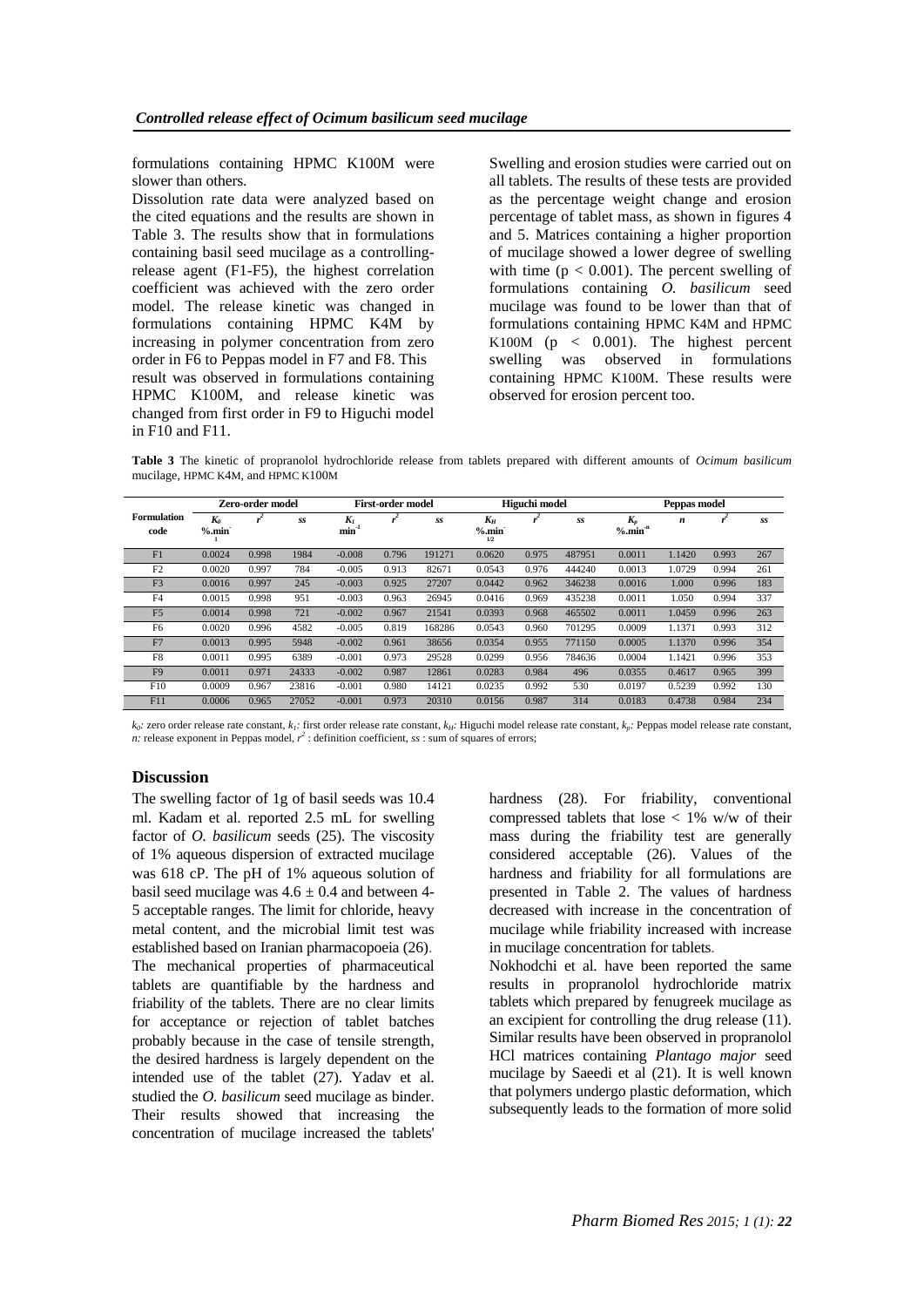bonds resulting in tablets with more resistance to fracture and abrasion (27).

Comparative dissolution profile (Fig.1-3) showed that an increase in the percentage of *O. basilicum* seed mucilage from 40 mg (formulation F1) to 160 mg (formulation F5) resulted in a decrease in the release rate of propranolol. The drug release was slower from the HPMC K4M and HPMC K100M containing tablets compared to the mucilage containing matrices; Saeedi et al reported that an increase in the percentage of *P. major* seed mucilage containing matrices resulted in a significant decrease in the release rate of propranolol HCl (21). Similar results were observed in glimepiride matrix tablets containing dried mucilage of *Aloe barbadensis* as a release controlling agent (29). Sabale et al. reported the effect of calendula mucilage as release rate controlling agent in chlorpheniramine maleate buccoadhesive tablets (30).



**Figure 1** Comparison of the release behaviors of propranolol hydrochloride from matrices containing 1:0.5 of drug: *O. basilicum* seed mucilage, HPMC K4M or HPMC K100M,  $(n =$ 4).



**Figure 2** Comparison of the release behaviors of propranolol hydrochloride from matrices containing 1:1 of drug: *O. basilicum* seed mucilage, HPMC K4M or HPMC K100M, (n  $= 4$ ).



**Figure 3** Comparison of the release behaviors of propranolol hydrochloride from matrices containing 1:2 of drug: *O. basilicum* seed mucilage, HPMC K4M or HPMC K100M, (n  $= 4$ ).

The drug release profile was generally linear, especially 1-3 hours after initial release for all the formulae. Such linear drug release from hydrophilic matrices has been attributed to synchronization between swelling and erosion of the polymer a maintaining a constant gel layer. During the dissolution studies, the outer parts of the tablet appeared to be hydrated after being placed in the in the dissolution medium. There was a progressive increase in the size of this hydrated layer, followed by a gradual loss in integrity resulting from the hydrodynamic stress induced by agitated dissolution medium (31). The hydrated gel layer persisted for a considerable part of the dissolution process. This could be attributed to an increase in the viscosity of the hydrated layer with the increase in mucilage concentration, which thus improved its resistance to erosion and release.

In formulations containing *O. basilicum* seed mucilage (F1-F5) the highest correlation coefficients were achieved with zero order model. The values of *n* in Peppas model in F9-F11 were 0.462, 0.524, and 0.474 respectively. These values indicated that

release mechanism were similar and based on anomalous transport of drug from matrix. Similar values of *n* of around 0.6 were found for propranolol hydrochloride release from hydroxypropyl methylcellulose matrices (32).

The swelling and erosion evaluations were carried out in all formulations. The results of these studies in phosphate buffer (pH 7.4) are shown as the percentage weight change and percentage of erosion, as shown in figures 4 and 5. The formulations absorbed water from dissolution media and swelled.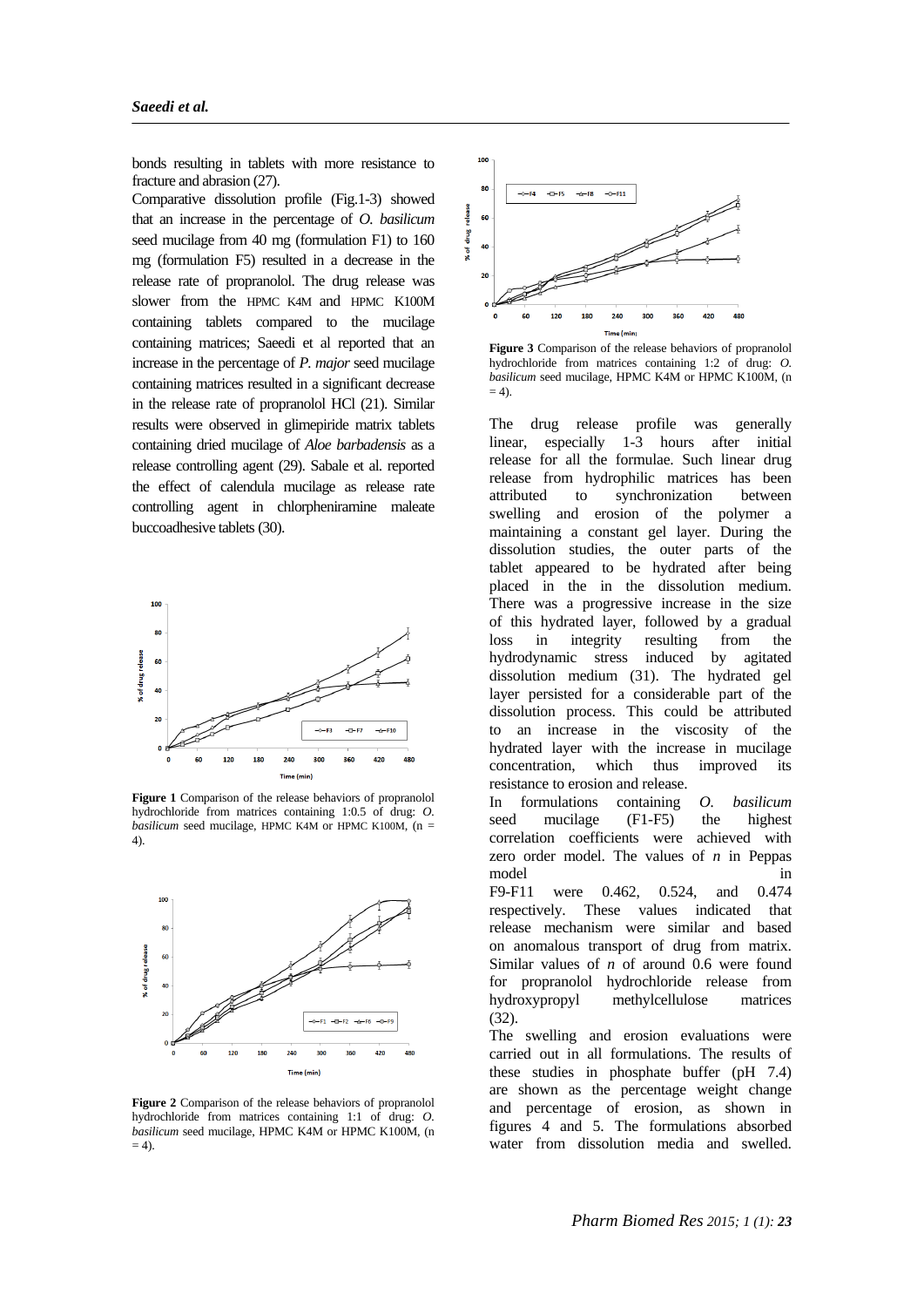The changes in weight, characteristic of water uptake and swelling, started from the beginning and continued until 300 min of experiment. Matrices tablets containing a lower proportion of mucilage showed a lower degree of weight gain with time  $(p \lt p)$ 0.001). The percent swelling of formulations containing HPMC K4M and HPMC K100M were found to be higher than that of formulations containing *O. basilicum* seed mucilage

 $(p \lt 0.001)$ . The formulations containing HPMC K100M showed the highest swelling in comparison with other formulations  $(P \leq$ 0.01). Hardikar et al. reported high swelling factor for extracted basil mucilage in their study (33).

The matrix erosion measured the weight loss from matrix tablets immersed in dissolution media as a function of time. The percentage of the matrices' erosion is shown in figure  $\overline{5}$  and reflects the amount of polymer dissolved and the erosion of matrix during the dissolution process. Weight loss from the matrices increased progressively with the erosion time. The extent of erosion in formulations containing *O. basilicum* mucilage (F1-F5) was more than HPMC (F6-F11) matrices  $(p < 0.001)$ . There was significant  $(p < 0.000)$ increase in percent of the tablet erosion with increase in *O. basilicum* mucilage concentrations (formulations F1-F5).

Singh et al. studied the *Mimosa pudica* seed mucilage as sustained release excipient in diclofenac sodium matrix tablets. The swelling and erosion studies revealed that, as the proportion of mucilage in tablets was increased, there was a corresponding increase in percent swelling and decrease in percent erosion of tablets (34).



**Figure 4** The percentage of swelling (weight change) of different formulations of propranolol hydrochloride matrices containing *O. basilicum* seed mucilage, HPMC K4M or HPMC K100M,  $(n = 3)$ .



**Figure 5** The erosion percentage of different formulations of propranolol hydrochloride matrices containing *O. basilicum* seed mucilage, HPMC K4M or HPMC K100M,  $(n = 3)$ .

### **Conclusion**

This study has demonstrated the potential of *O. basilicum* seed mucilage to act as a release retardant excipient in matrix tablets. An increase concentration of mucilage in binary mixtures of drug-mucilage resulted in a decrease in release rate. The kinetics of release showed that the mechanism was fitted in zero-order model. The present study demonstrated that *O. basilicum*  mucilage have major potential for use as a controlled release excipient.

### **Acknowledgment**

This work was supported by a grant from the research council of the Mazandaran University of Medical Sciences.

# **Conflict of interest**

The authors declared no potential conflict of interest with respect to the authorship, and/or publication of this study.

### **References**

- **1.** Bonferoni MC, Rossi S, Tamayo M, Pedraz JL, Duminguez-Gil A, Caramella C. On the employment of 1carrageenan in a matrix system. I. Sensitivity to dissolution medium and comparison with Na carboxymethylcellulose and xanthan gum. J Control Release 1993;26:119-27.
- **2.** Varshosaz J, Tavakoli N, Kheirolahi F. Use of hydrophilic natural gums in formulation of sustained-release matrix tablets of tramadol hydrochloride. AAPS Pharm Sci Tech 2006:7:E1-E7.
- **3.** [Malaekeh-Nikouei B,](http://www.scopus.com/search/submit/author.url?author=Malaekeh-Nikouei%2c+B.&origin=resultslist&authorId=14831694400&src=s) [Sajadi Tabassi SA,](http://www.scopus.com/search/submit/author.url?author=Sajadi+Tabassi%2c+S.A.&origin=resultslist&authorId=14831598900&src=s) [Jaafari](http://www.scopus.com/search/submit/author.url?author=Jaafari%2c+M.R.&origin=resultslist&authorId=14831301000&src=s)  [MR.](http://www.scopus.com/search/submit/author.url?author=Jaafari%2c+M.R.&origin=resultslist&authorId=14831301000&src=s) Preparation, characterization, and mucoadhesive properties of chitosan-coated microspheres encapsulated with cyclosporine A. Drug Dev Ind Pharm 2006;34:492-8.
- **4.** [Ghaffari A,](http://www.scopus.com/search/submit/author.url?author=Ghaffari%2c+A.&origin=resultslist&authorId=14625089800&src=s) [Avadi MR,](http://www.scopus.com/search/submit/author.url?author=Avadi%2c+M.R.&origin=resultslist&authorId=6507345028&src=s) [Moghimi HR,](http://www.scopus.com/search/submit/author.url?author=Moghimi%2c+H.R.&origin=resultslist&authorId=6603160754&src=s) [Oskoui M,](http://www.scopus.com/search/submit/author.url?author=Oskoui%2c+M.&origin=resultslist&authorId=14625633900&src=s) [Bayati K,](http://www.scopus.com/search/submit/author.url?author=Bayati%2c+K.&origin=resultslist&authorId=14625005500&src=s) [Rafiee-Tehrani M.](http://www.scopus.com/search/submit/author.url?author=Rafiee-Tehrani%2c+M.&origin=resultslist&authorId=7003540760&src=s) Mechanistic